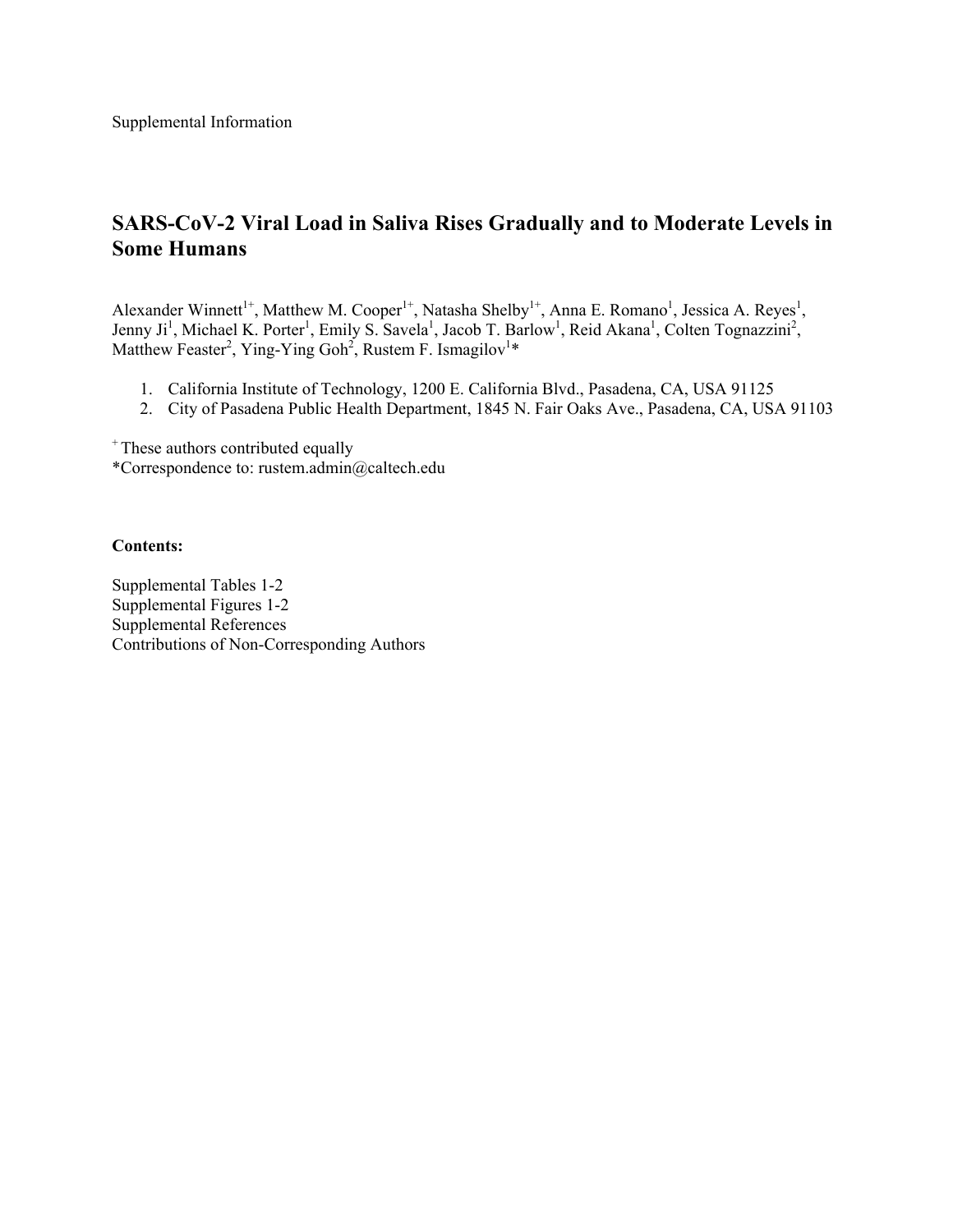|  | <b>TABLE S1. Pertinent Demographic and Health Information for Study Participants.</b> |  |  |  |
|--|---------------------------------------------------------------------------------------|--|--|--|
|  |                                                                                       |  |  |  |

|                                     | <b>Household Members</b> |                     |                     |                     |  |
|-------------------------------------|--------------------------|---------------------|---------------------|---------------------|--|
|                                     | Parent-1                 | Parent-2            | Sibling-1           | Sibling-2           |  |
| <b>Age Range (Years)</b>            | $50 - 60$                | 50-60               | 18-25               | 18-25               |  |
| Race, Ethnicity                     | White, Non-Hispanic      | White, Non-Hispanic | White, Non-Hispanic | White, Non-Hispanic |  |
| <b>Self-Described Health Status</b> | "Excellent"              | "Excellent"         |                     | "Excellent"         |  |
| <b>Reported Medical Conditions</b>  | None                     | None                | None                | None                |  |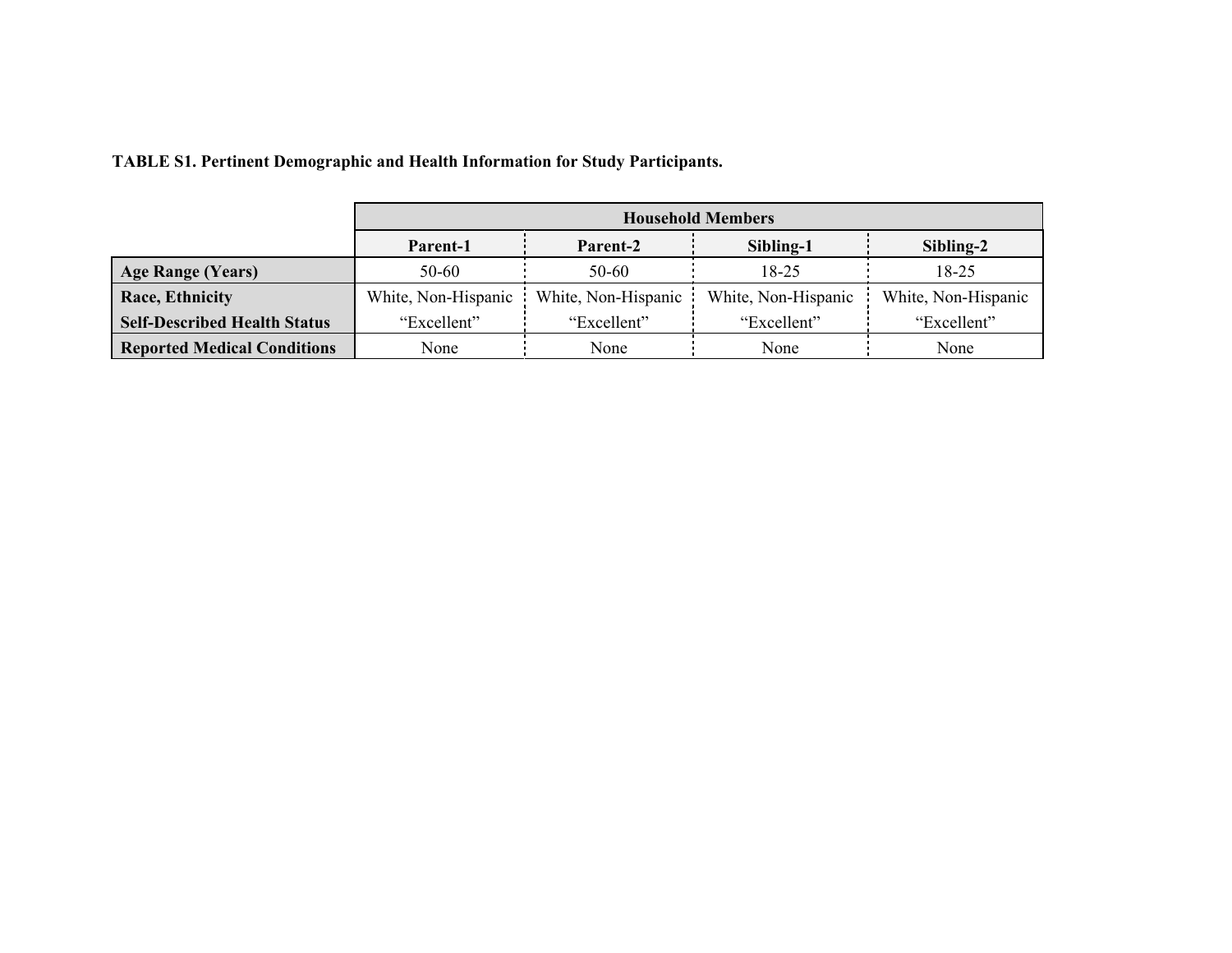

FIGURE S1. Re-analysis of Select Data from Kissler et al. (2020).<sup>1</sup> Cycle threshold values from the eight individuals who had at least 3 measurements from anterior nares and oropharyngeal (OP) swabs during the pre-peak period of infection were converted to viral load and replotted. Viral loads are plotted with peak viral load assigned to Day 0. A) Viral load profiles of individuals who became symptomatic and B) Viral load profiles of individuals who did not report symptoms. Horizontal blue line on each plot depicts the limit of detection (LOD) of Abbott ID NOW  $(3x10^5 \text{ copies/mL}$  from U.S. FDA SARS-CoV-2 Reference Panel Comparative testing data).<sup>2</sup> Horizontal grey bar depicts the range of LODs for commercial antigen tests  $(1.90x10^5 \text{ copies/mL}$  to  $9.33x10^6 \text{ copies/mL}$ ; see Table S2).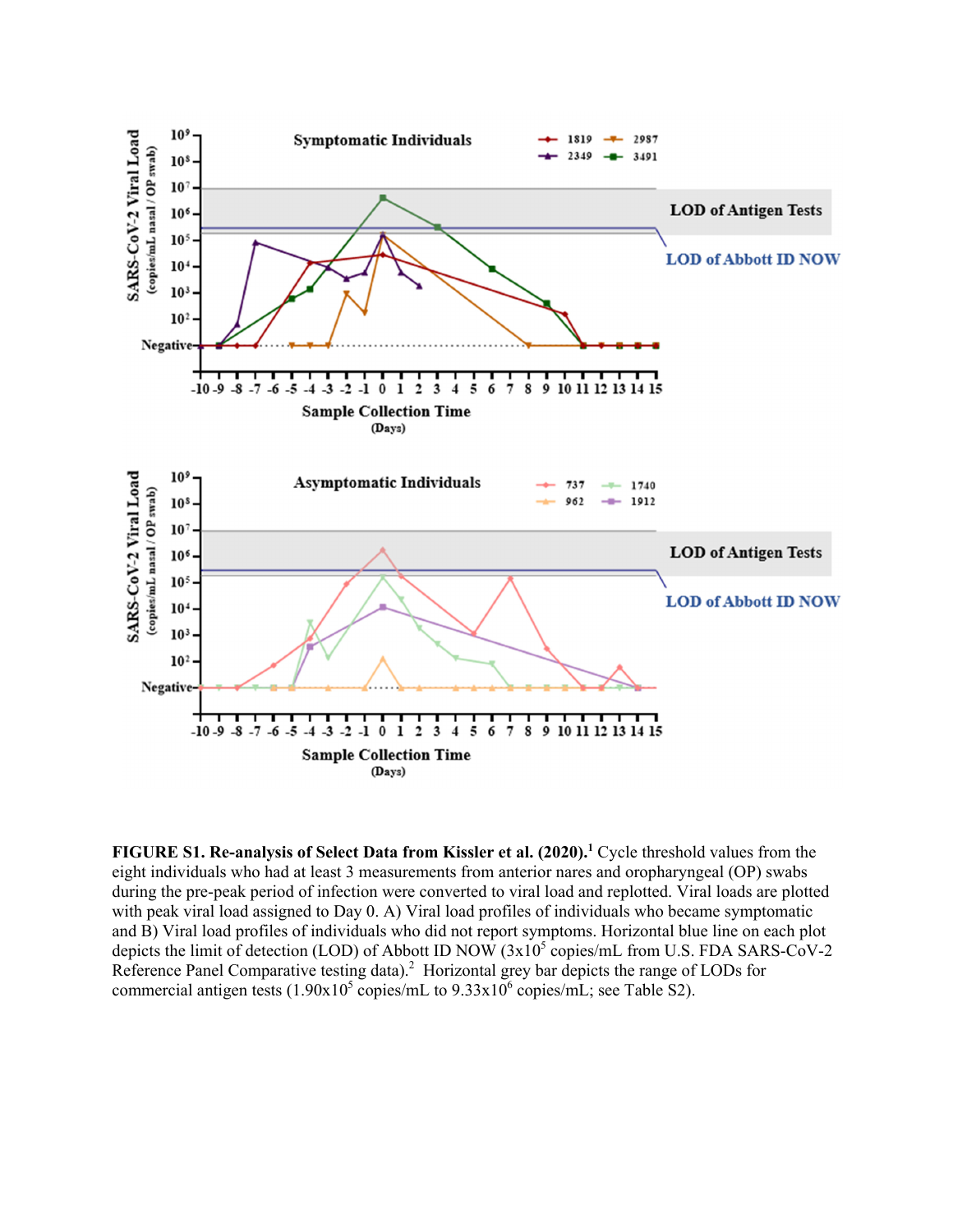

**FIGURE S2. Human RNase P Ct values and SARS-CoV-2 viral load measurements from RT-qPCR for all household contacts.**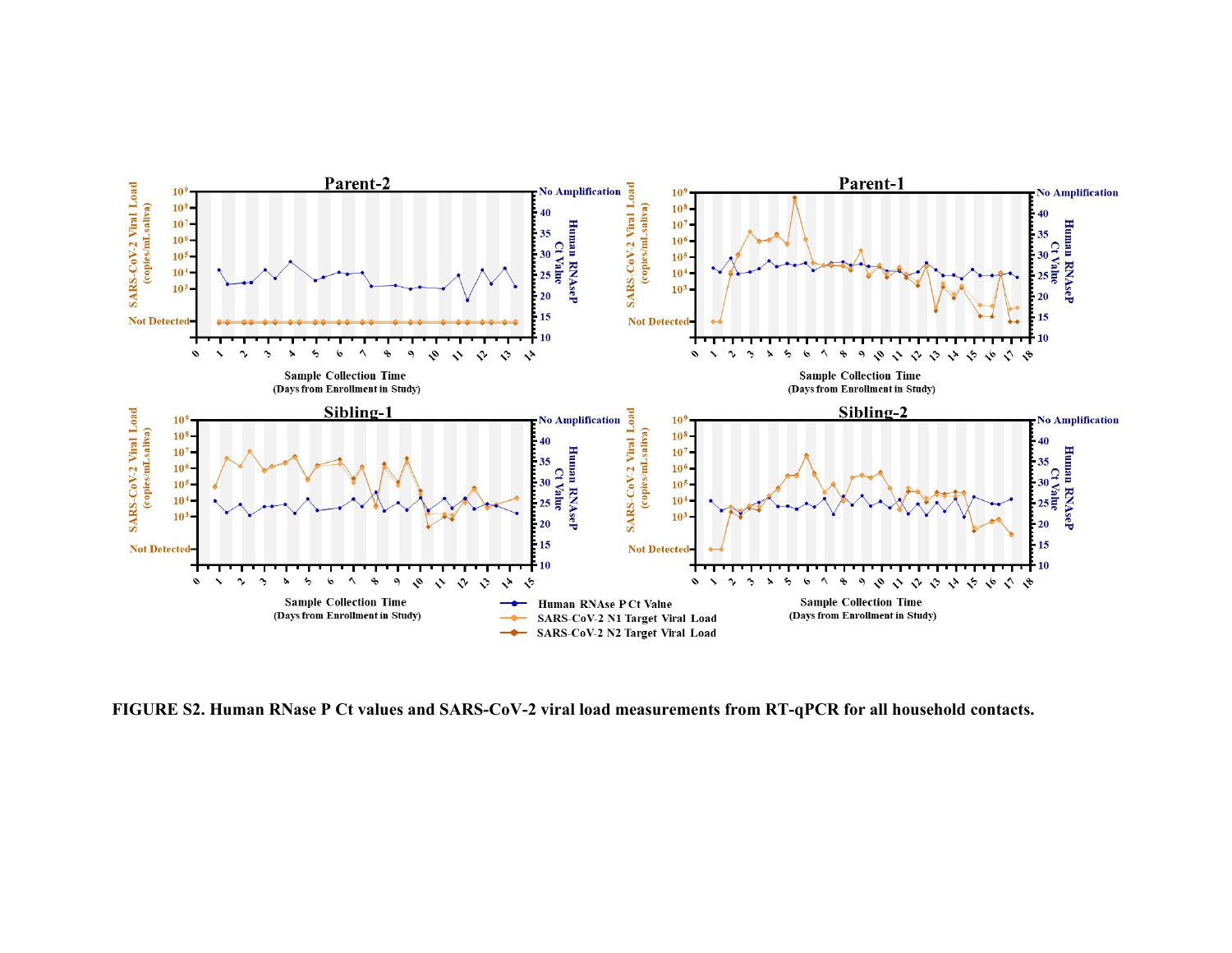**TABLE S2. Summary of Reported Limits of Detection (LOD) for Rapid Point of Care SARS-CoV-2 Antigen Tests.** Information on limit of detection was collected from instructions for use (IFU) and from published literature that reported LOD in units of copies/mL or could be unambiguously converted to copies/mL.

| <b>Company</b>    | Product                                                                         | <b>Limit of</b><br><b>Detection</b><br>(copies/mL) | Reference                            | <b>Explanation</b>                                                                                                                                                                                                                                                                                                                           |  |  |
|-------------------|---------------------------------------------------------------------------------|----------------------------------------------------|--------------------------------------|----------------------------------------------------------------------------------------------------------------------------------------------------------------------------------------------------------------------------------------------------------------------------------------------------------------------------------------------|--|--|
| Quidel            | Sofia SARS Antigen FIA                                                          | $6.0x10^6$                                         | Arnaout et al. <sup>3</sup>          | Estimated from US FDA Emergency Use Authorization<br><b>Instructions For Use</b>                                                                                                                                                                                                                                                             |  |  |
|                   |                                                                                 | $1.36x10^{6}$                                      |                                      | In the US FDA Emergency Use Authorization Instructions For<br>Use, the Limit of Detection is reported as Tissue Culture<br>Infectious Dose 50 (TCID50). Pollack et al. determine a<br>conversion from TCID50 per volume to mass of antigen, and<br>mass of antigen per volume to RNA copies per volume.                                      |  |  |
| <b>BD</b>         | Veritor <sup>™</sup> Plus System for<br>rapid COVID-19 (SARS-<br>$CoV-2$ ) Test | $8.07x10^5$                                        | Pollack et al. <sup>4</sup>          |                                                                                                                                                                                                                                                                                                                                              |  |  |
| Lumira Dx         | COVID-19 SARS-CoV-2<br><b>Antigen Test</b>                                      | $1.9x10^5$                                         | Instructions for<br>Use <sup>5</sup> | Estimated from US FDA Emergency Use Authorization<br>Instructions For Use. The Limit of Detection is reported as<br>TCID50 per volume. The lot of virus from BEI that was used for<br>testing is reported in the IFU, and the certificate of analysis for<br>that lot provides conversion from the TCID50 value to RNA<br>copies per volume. |  |  |
| <b>Abbott</b>     | PANBIO™ COVID-19 Ag<br><b>Rapid Test Device</b>                                 | $7.94x10^5$                                        | Albert et al. $6$                    | Albert et al report the results of samples tested by RT-qPCR<br>(converted to viral load) and the stated POC antigen test to<br>define the Limit of Detection.                                                                                                                                                                               |  |  |
|                   |                                                                                 | $3.55x10^{6}$                                      |                                      |                                                                                                                                                                                                                                                                                                                                              |  |  |
| Healgen           | <b>Coronavirus Ag Rapid Test</b><br><b>Cassette (Swab)</b>                      | $2.34x10^{6}$                                      | Corman et al. <sup>7</sup>           | Corman et al. report the results of samples tested by RT-qPCR<br>(converted to viral load) and the stated POC antigen test to                                                                                                                                                                                                                |  |  |
| <b>R-Biopharm</b> | <b>RIDA QUICK SARS-CoV-2</b><br>Ag                                              | $2.09x10^{6}$                                      |                                      | define the Limit of Detection. Two tests with particularly poor<br>analytical limit of detection (RapidGEN Biocredit COVID-19<br>Ag Test, LOD = 1.58x10 <sup>10</sup> and Coris Bioconcept COVID 19 Ag<br>Respi-Strip, LOD=2.88 $x107$ ) were excluded from this table as<br>not representative.                                             |  |  |
| Nal-<br>vonminden | <b>NADAL COVID19-Ag</b>                                                         | $9.33 \times 10^6$                                 |                                      |                                                                                                                                                                                                                                                                                                                                              |  |  |
| Roche             | <b>SD Biosensor SARS-CoV-2</b><br><b>Rapid Antigen Test</b>                     | $6.03x10^{6}$                                      |                                      |                                                                                                                                                                                                                                                                                                                                              |  |  |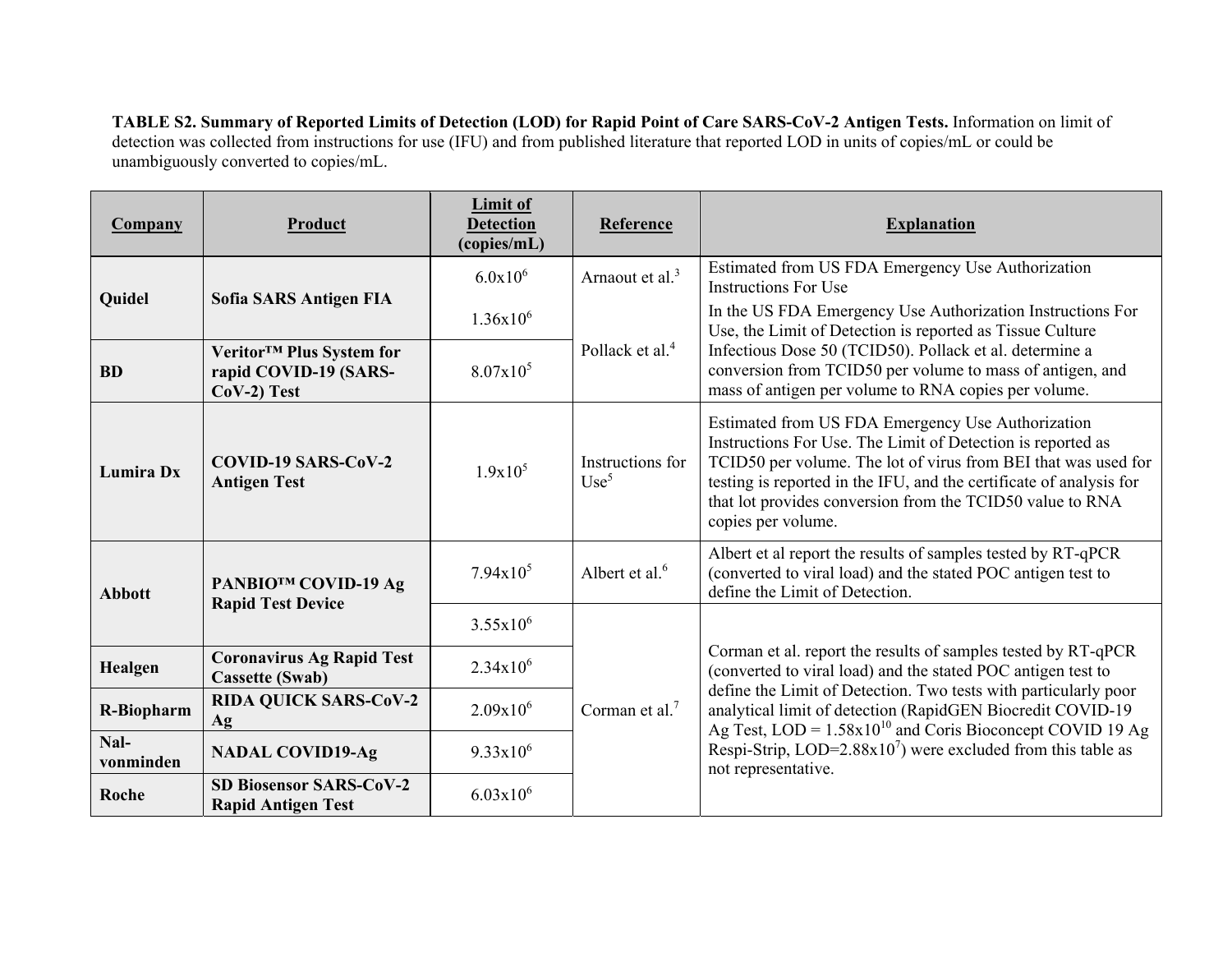## **Supplemental References**

- 1 Kissler, S. M. *et al.* Viral dynamics of SARS-CoV-2 infection and the predictive value of repeat testing. *medRxiv*, 2020.2010.2021.20217042, doi:10.1101/2020.10.21.20217042 (2020).
- 2 FDA. SARS-CoV-2 Reference Panel Comparative Data. https://www.fda.gov/medical-devices/ coronavirus-covid-19-and-medical-devices/sars-cov-2-reference-panel-comparative-data (2020).
- 3 Arnaout, R. *et al.* SARS-CoV2 Testing: The limit of detection matters. *bioRxiv*, doi:10.1101/2020.06.02.131144 (2020).
- 4 Pollock, N. R. *et al.* Correlation of SARS-CoV-2 nucleocapsid antigen and RNA concentrations in nasopharyngeal samples from children and adults using an ultrasensitive and quantitative antigen assay. *medRxiv*, 2020.2011.2010.20227371, doi:10.1101/2020.11.10.20227371 (2020).
- 5 FDA. LumiraDx: SARS-CoV-2 Ag Test (Instructions for Use). https://www.fda.gov/media/141304/download (2020).
- 6 Torres, I., Poujois, S., Albert, E., Colomina, J. & Navarro, D. Real-life evaluation of a rapid antigen test (Panbio COVID-19 Ag Rapid Test Device) for SARS-CoV-2 detection in asymptomatic close contacts of COVID-19 patients. *medRxiv*, 2020.2012.2001.20241562, doi:10.1101/2020.12.01.20241562 (2020).
- 7 Corman, V. M. *et al.* Comparison of seven commercial SARS-CoV-2 rapid point-of-care antigen tests. *medRxiv*, 2020.2011.2012.20230292, doi:10.1101/2020.11.12.20230292 (2020).